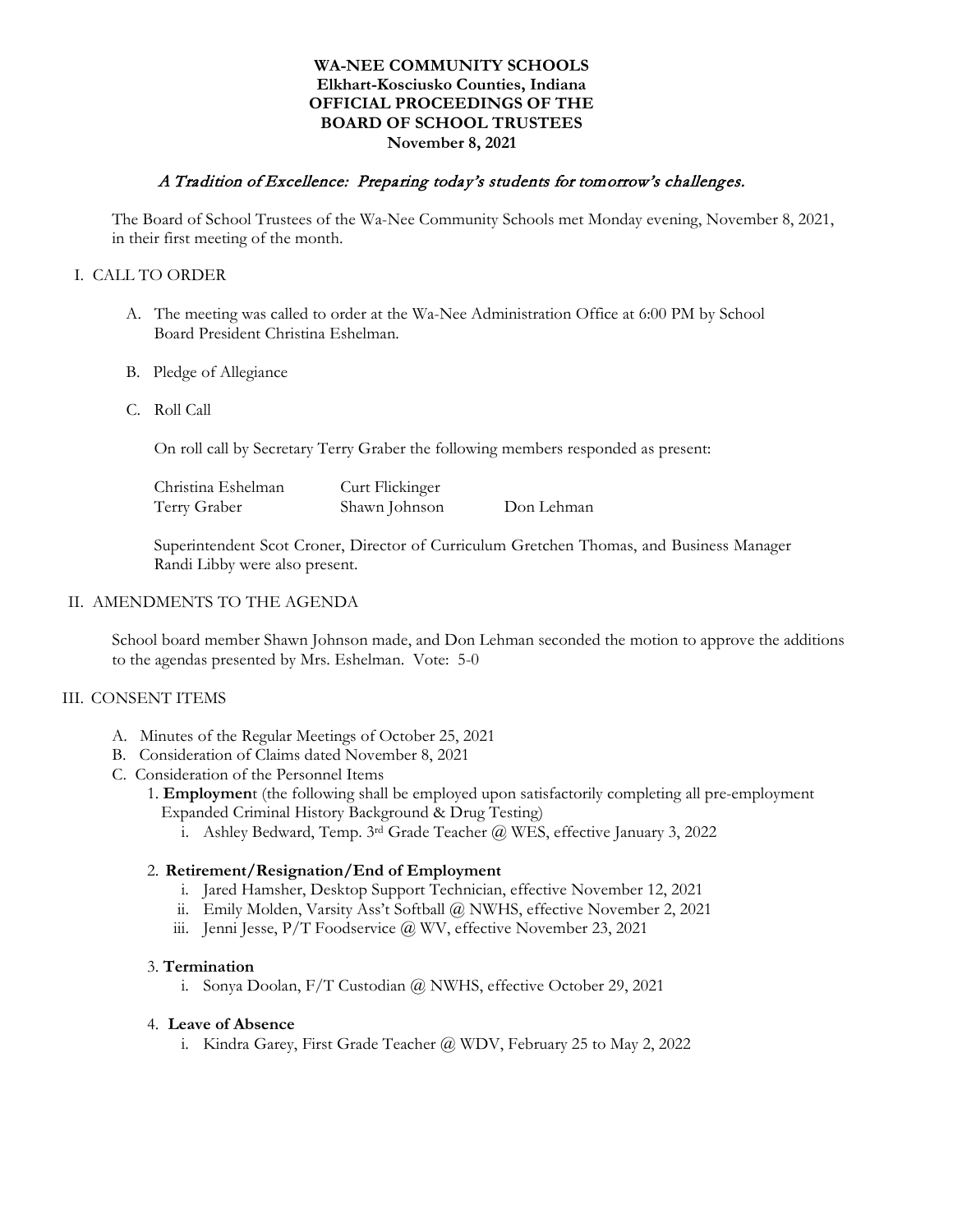- D. Consideration of Professional Leave Requests
	- i. Morgan Alexander, National FFA Convention, October 28, 2021, Indianapolis
	- ii. Rod Lone, IHSWCA, October 21-22, 2021, Indianapolis
	- iii. Mandy DeMien, Facility Planning Meeting, November 5, 2021, Admin Office
	- iv. Sherrie Mullet, IASBO Annual Conference, November 17-19, 2021, Ft. Wayne
	- v. Crystal Manring, IASBO Annual Conference, November 17-19, 2021, Ft. Wayne
	- vi. Carlea Bragg, IASBO Annual Conference, November 17-19, 2021, Ft. Wayne
	- vii. Randi Libby, IASBO Annual Conference, November 17-19, 2021, Ft. Wayne
- E. Consideration of Grants and Donations:
	- i. \$200,000 donation from George Thomas to be used for the NWHS Field of Dreams Project
	- ii. \$10,000 donation from Doug & Lisa Gaeddert to be used for the NWHS Field of Dreams Project
	- iii. \$50 donation from the Bodach Family to be used by NWMS Student Council
	- iv. \$50 donation from the Helmuth Family to be used by NWMS Student Council
	- v. \$50 donation from the Branham Family to be used by NWMS Student Council
	- vi. \$100 donation from Colbin Tool Co. to be used by NMWS Robotic
	- vii. \$100 donation from DJ Construction to be used by Nappanee Robotic
	- viii. \$100 donation from Schisler Trucking to be used by Nappanee Robotic
	- ix. \$500 donation from Personnel Partners to be used by Wakarusa Robotic
	- x. \$750 donation from A/Ccelerated Service to be used for Wa-Nee Robotic
	- xi. \$500 donation from Goshen Health to be used for Wa-Nee Robotic
	- xii. \$750 donation from UFP Nappanee to be used for Wa-Nee Robotic
	- xiii. \$250 donation from First Federal Savings Bank to be used by NWMS Robotic
	- xiv. \$300 donation from R & B Investments to be used by NWHS Boys Basketball
	- xv. \$1000 donation from Thompson Lengacher & Yoder to be used by the NWHS Red Regiment
	- xvi. \$1000 donation from Goshen Physicians to be used by the WES Robotics
	- xvii. \$750 donation from Auto Park Ford of Bremen to be used by the NWHS Red Regiment

School board member Shawn Johnson made, and Curt Flickinger seconded the motion to approve the consent items as presented by Mrs. Christina Eshelman. Vote: 5-0

# IV. RECOGNITION OF VISITORS & PUBLIC INPUT

There was none.

# V. ACTION ITEMS

A. Approval of the 2021-2023 the Contractual Agreement Between the Board of School Trustees of Wa-Nee Community Schools and the Wa-Nee Education Association.

School board member Curt Flickinger made, and Terry Graber seconded the motion to approve the 2021-2023 the Contractual Agreement Between the Board of School Trustees of Wa-Nee Community Schools and the Wa-Nee Education Association as presented by Dr. Croner. Vote: 5-0

B. Approval to pay the end of month bills for December 2021.

School board member Don Lehman made, and Shawn Johnson seconded the motion to approve the payment of the end of month bills for December 2021 as presented by Mrs. Libby. Vote: 5-0